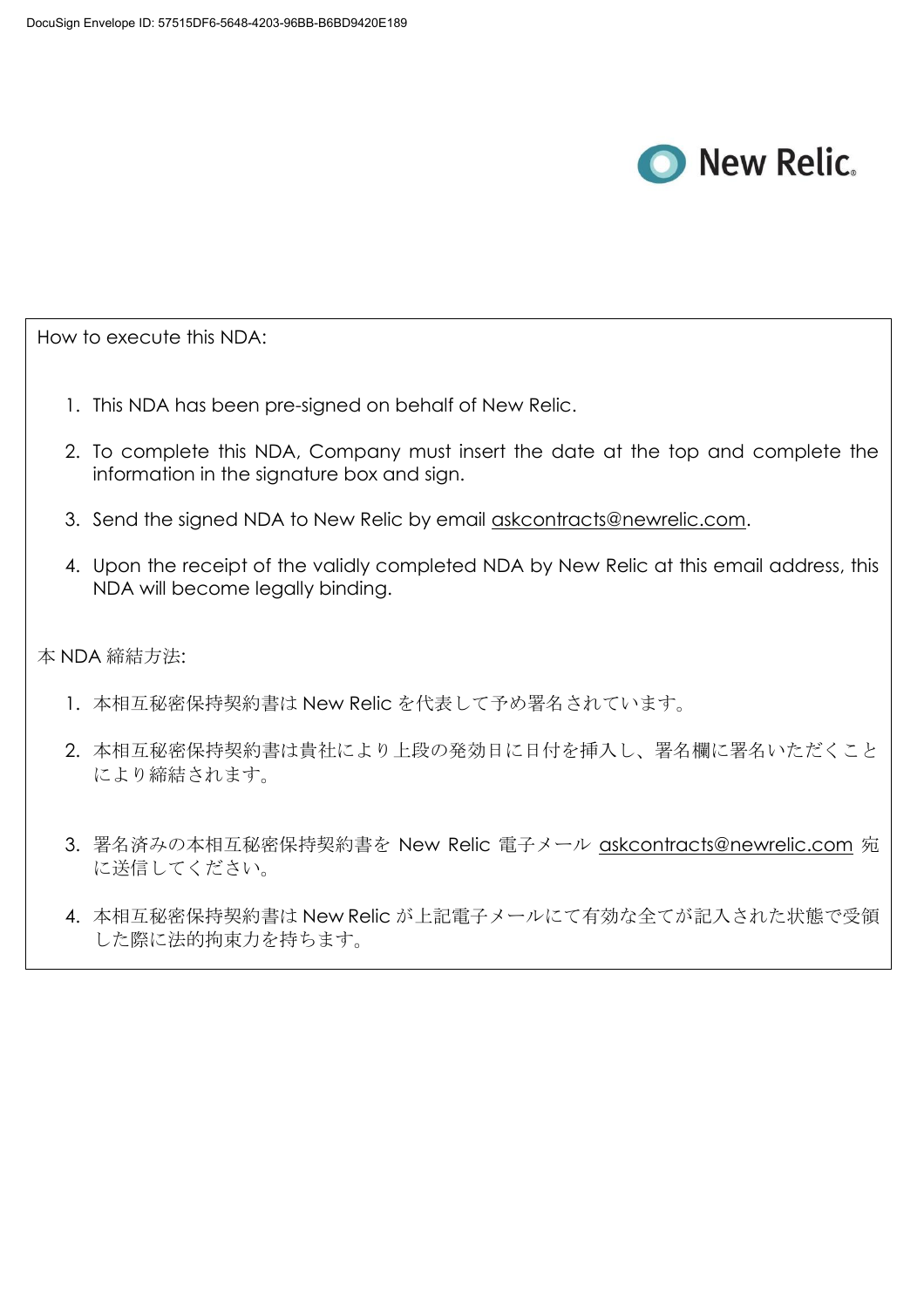# **NEW RELIC K.K.**

この相互秘密保持契約書(以下「本契約」という。)は、<mark>20XX 年</mark> ●月●日(以下「発効日」という。)付けで、自ら並びにその親会 社、子会社及び/又は関連会社(New Relic, Inc.を含むが、これに限 定されない。以下「New Relic」と総称する。)を代理して本契約の 当事者となる New Relic 株式会社と、末尾に署名する法人(以下 「貴社」という。)との間で締結される。**New Relic** と貴社は、以 下のとおり合意する。

1. 両当事者は、相互に利益となる潜在的な事業機会について協議を 行うこと(以下「本目的」という。)を希望しており、また本目的 に関連して、各当事者は、開示当事者(以下「開示者」という。) が受領当事者(以下「受領者」という。)に対して秘密として取り 扱うことを希望するような秘密情報を相手方当事者に開示すること がある。

2. 「秘密情報」とは、開示者から受領者に開示されるあらゆる技術 情報又は非技術情報(第三者の情報を含む。New Relicの場合には、 第三者にはその親会社、子会社及び関連会社が含まれる。)を意味 する(秘密情報には、製品情報、計画、プライシング情報、会計情 報、マーケティング計画、事業戦略、顧客情報、データ、研究開 発、ソフトウェア及びハードウェア、API、仕様書、設計、独自の 計算式、並びにアルゴリズムが含まれるが、それらに限定されな い。)。但し、秘密情報とは、本目的に関連して、直接又は間接的 に、書面、口頭又は有体物の確認のいずれかにより、開示者から受 領 者 に 開 示 さ れ 、 「 秘 密 ( Confidential ) 」 、 「 専 有 (Proprietary)」又はこれらに準ずる指定が表示されている情報を 意味するものとする。なお、本契約の秘密保持、開示禁止及び使用 の制限に関する義務は、貴社による **New Relic** の製品又はサービス へのアクセス又は使用には適用されず、本目的の結果として締結さ れるかもしれない正式契約の定めによるものとする。

3. 受領者は、(a)秘密情報を機密として取り扱い、(b)かかる秘密情報 の開示先を、その従業員、関連会社の従業員又は代理人のうち、も っぱら本目的のためにかかる情報を知る必要があり、また本契約に 定められているものと実質的に同様の秘密保持及び非開示の規定 (秘密情報にも及ぶものとする。)に拘束されることについて予め 合意(例えば、雇用又は代理の条件として)している者に制限し、 また、(c)開示者から書面で別段の定めがない限りは、かかる秘密情 報をもっぱら本目的のためにのみ使用する。受領者は、秘密情報を 取り扱うにあたり、少なくとも、自らの秘密情報について用いるの と同程度以上の注意(但し、いかなる場合においても、相当程度の 注意を下回らないものとする。)を払うことに合意する。受領者 は、開示者の秘密情報が引き続き開示者の資産であることを了解す る。

4. 第3条の制限は、下記のいずれかに該当する秘密情報には適用し ない。(a)開示の時点で公知であったか、又は受領者への開示後、本 契約の違反を伴わずに公知となった情報、(b)かかる制限を課されず に受領者が第三者から適法に受領した情報、(c)開示者から受領する 以前から、かかる制限を課されずに、受領者、その従業員、関連会 社の従業員又は代理人が知っており、そのことが受領者の保持する 文書及びその他の適格な証拠により証明されている情報、(d)開示者 の秘密情報に対するアクセス又は使用をすることなく、受領者によ って独自に開発され、そのことが受領者の保持する適格な証拠によ り証明されている情報。

## 相互秘密保持契約書 **MUTUAL NON-DISCLOSURE AGREEMENT**

This Mutual Non-Disclosure Agreement ("*Agreement*") is entered into as of the "*Effective*" *Date*") by and between New Relic K.K., a Japanese corporation with its registered office at 18F Midtown Tower, 9-7-1 Akasaka, Minato-ku, Tokyo, for itself and on behalf of its parents, subsidiaries, and/or affiliates(including without limitation New Relic, Inc.; collectively "*New Relic*") and the entity signing below ("*Company*"). New Relic and Company agree as follows:

1. The parties wish to conduct discussions regarding a prospective business opportunity of mutual interest (the "Purpose") and, in connection with the Purpose, each party may disclose to the other certain confidential information which the disclosing party ("Discloser") desires the receiving party ("Recipient") to treat as confidential.

2. "Confidential Information" means all technical and non-technical information (including that of third parties, including New Relic's parents, subsidiaries, and/or affiliates in the case of New Relic) disclosed by the Discloser to the Recipient (including but not limited to product information, plans, pricing information, financials, marketing plans, business strategies, customer information, data, research and development, software and hardware, APIs, specifications, designs, proprietary formulae and algorithms); provided Confidential Information means any information disclosed in connection with the Purpose by a Discloser to a Recipient, either directly or indirectly, in writing, orally or by inspection of tangible objects, that is designated as "Confidential," "Proprietary," or some similar designation. For clarity, the confidentiality, non-disclosure and limited-use obligations of this Agreement do not apply to Company's access to or use of the New Relic products and services, which shall be governed by a definitive agreement that may result from the Purpose.

3. The Recipient will: (a) hold the Confidential Information in confidence; (b) restrict disclosure of such Confidential Information to those of its employees, affiliates' employees or agents with a need to know such information solely for the Purpose and who have previously agreed (e.g. as a condition to their employment or agency) to be bound by substantially similar terms of confidentiality and non-disclosure as those contained in this Agreement and which would extend to the Confidential Information; and (c) use such Confidential Information solely for the Purpose unless otherwise specified in writing by the Discloser. The Recipient agrees that any Confidential Information shall be handled with at least the same degree of care which it applies to its own confidential information, but in no event, less than a reasonable degree of care. The Recipient understands that the Discloser's Confidential Information shall remain the Discloser's property.

4. The restrictions in Section 3 will not apply to Confidential Information to the extent it: (a) was publicly known at the time of disclosure or became publicly available after disclosure to the Recipient without breach of this Agreement; (b) was lawfully received by the Recipient from a third party without such restrictions; (c) was known to the Recipient, its employees, affiliate's employees or agents without such restrictions prior to its receipt from the Discloser, as shown by documents and other competent evidence in the Recipient's possession; or (d) was independently developed by the Recipient without access to or use of the Confidential Information of the Discloser, as shown by competent evidence in the Recipient's possession.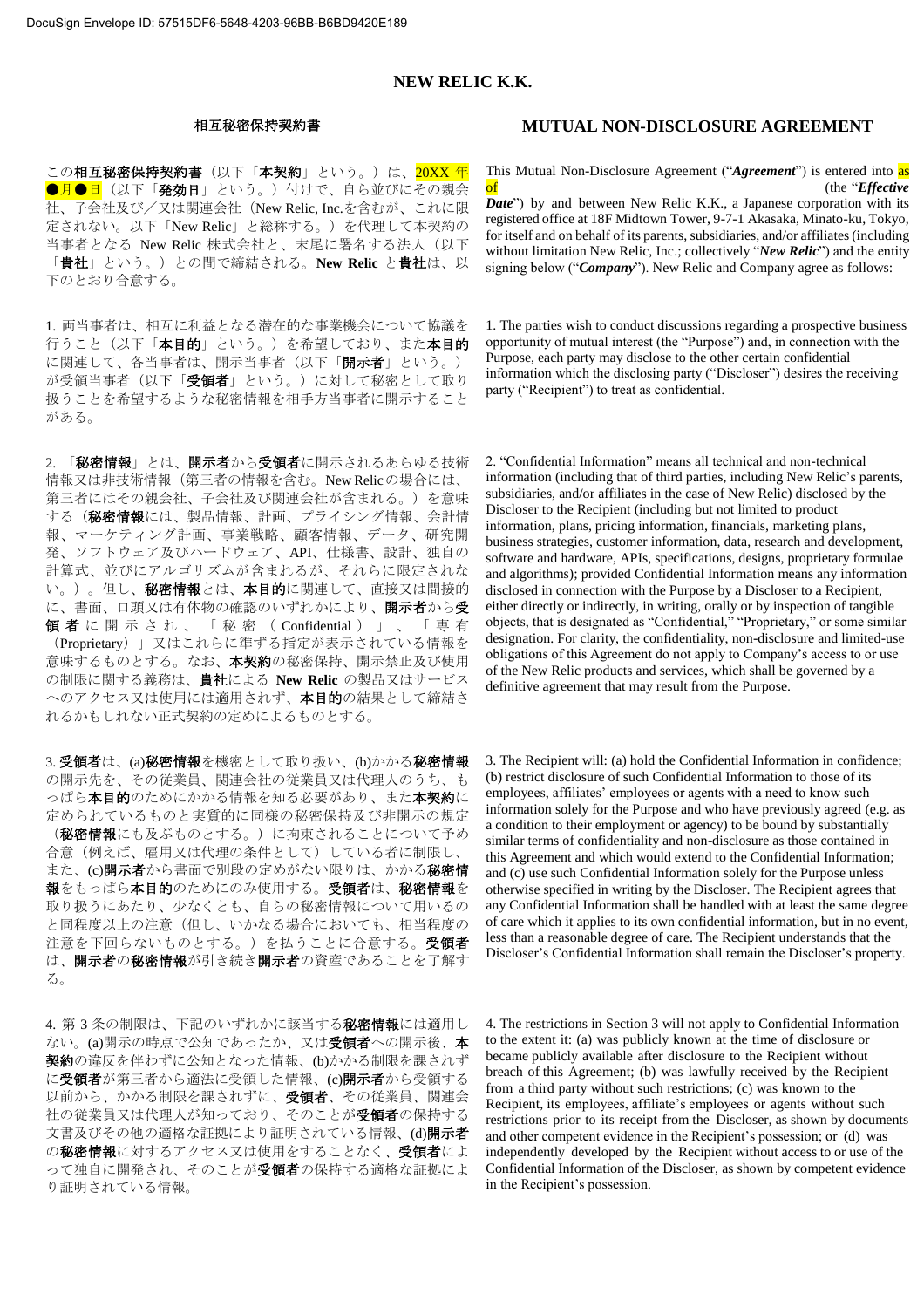5. 受領者は、法令に基づく命令、又は規制当局若しくは裁判所の命 令により秘密情報を開示することができる。但し、(i)受領者が開示 者に、かかる要求について事前に書面で通知すること、(ii)かかる開 示の範囲が法的に必要な範囲に限定されること、及び(iii)当該秘密 情報を保護命令又はその他法的に利用可能な保護手段の対象となる ようにするための開示者の努力について、受領者が、開示者の費用 負担で、開示者に合理的な協力を行うこと、を条件とする。本契約 に定めがない限り、これら以外の秘密情報の使用は認められないも のとする。

6. 開示者から書面で請求があった場合、受領者、その従業員、関連 会社の従業員又は代理人が保持する秘密情報のすべての写しを開示 おに返却し、又は受領者が選択した場合には、速やかにこれを廃棄 し、適式に権限を付与された役員及び/又はかかる書面を作成する 権限を付与された者による遵守に関する証明書を交付する。

7. いずれの当事者も相手方当事者に特定の情報を開示することを要 求されず、また本契約によるいかなる開示も完全に任意なものと し、そのこと自体が、(a)いかなる種類の保証若しくは表明となるも のでもなく、(b)製品、サービス若しくは潜在的な取引関係に関する 確約となるものでもなく、(c)取引の勧誘若しくは本契約に定めのな い義務の負担を構成するものではなく、又は(d)開示者の秘密情報に 関する知的財産権の使用許諾、若しくは権利の帰属先の移転となる ものではないものとする。

# 8. 秘密情報はすべて「現状有姿」で提供される。いずれの当事者 も、その秘密情報の正確性又は完全性に関して、明示的、黙示的、 その他いかなる保証も行わない。

9. 本契約は、発効日付けで発効し、いずれかの当事者によって、書 面で通知された場合には、その時点で解約される。但し、本契約の 期間中に開示された秘密情報に関する第 3 条に基づく受領者の義務 については、かかる開示が行われたそれぞれの日から 5 年間存続 し、本契約の解約後であっても有効とする。さらに、第 3 条、第 4 条、第5条、第6条、第8条、第9条及び第10条の規定は、本契約 の解約後も有効に存続する。

10. 本契約は、秘密情報に関する当事者間のあらゆる従前の合意に 優先し、両当事者の書面による合意がある場合を除き、委譲、譲 渡、変更又は修正することはできない。本**契約**のある規定の履行を 請求しなかったとしても又は履行の請求が遅れたとしても、当該規 定又はその他の規定の履行を請求する権利を放棄したものとはみな されない。裁判所又はその他管轄権を有する法廷により本契約の一 部が執行不可能と判断された場合でも、本契約のそれ以外の部分は 引き続き完全に有効とする。本契約は、法の抵触に関する規定、法 の選択に関する原則、又は一方の当事者のみに有利となる解釈上の 推定にかかわらず、日本法を準拠法とする。本契約に起因又は関連 するすべての訴訟及び手続については、東京地方裁判所を専属的合 意管轄裁判所として行われるものとする。受領者は、本契約の違反 が生じた場合、違反に対する開示者への賠償として損害賠償金では 十分でないことがあり、法律又は本契約上存在する他の救済手段の ほかに、開示者が差止命令による救済を求めることができることに 同意する。本契約は、日本語で作成・締結され、すべての点で日本 語版が優先する。本契約の英訳は、もっぱら参照の便宜を図るため のものとする。

11. 本契約により要求される通知、請求及びその他すべての連絡 は、電子メールによる場合には、末尾記載の電子メールアドレス宛 に電子メールで送信された時点で直ちに(但し、料金前払の郵便で 同時に送付される書面による通知により確認されることを条件とす る。)、また郵送による場合には、法務部長宛に、末尾記載の実際 の住所又は当事者が相手方当事者に書面で通知する別の住所宛に到

5. The Recipient may disclose Confidential Information pursuant to any statutory or regulatory authority or court order, provided that: (i) the Recipient gives the Discloser prior written notice of such requirement, (ii) the scope of such disclosure is limited to that which is legally required, and (iii) the Recipient reasonably cooperates with the Discloser, at the Discloser's expense, in the Discloser's efforts to ensure that the Confidential Information will be subject to a protective order or other legally available means of protection. No other use of Confidential Information is permitted, except as stated in this Agreement.

6. Upon written request of the Discloser, all copies of Confidential Information in the possession of the Recipient, its employees, affiliate's employees or agents will be returned to the Discloser or, at the Discloser's discretion, promptly destroyed with a written statement of compliance by a duly authorized officer and/or person authorized to make such a statement.

7. Neither party is required to disclose any particular information to the other and any disclosure pursuant to this Agreement is entirely voluntary and does not, in itself: (a) create warranties or representations of any kind; (b) create a commitment as to any product, service, or prospective business relationship; (c) constitute solicitation of any business or the incurring of any obligation not specified herein; or (d) constitute a license or transfer of ownership under any intellectual property rights of the Discloser's Confidential Information.

### 8. ALL CONFIDENTIAL INFORMATION IS PROVIDED "AS IS". NEITHER PARTY MAKES ANY WARRANTIES, EXPRESS, IMPLIED OR OTHERWISE, REGARDING THE ACCURACY OR COMPLETENESS OF ITS CONFIDENTIAL INFORMATION.

9. This Agreement is effective as of the Effective Date and may be terminated by either party at any time upon written notice. However, the Recipient's obligations under Section 3 with respect to any Confidential Information disclosed during the term of this Agreement will survive for a period of five (5) years following the date of each such disclosure and survive any termination of this Agreement. In addition, Sections 3, 4, 5, 6, 8, 9 and 10 will survive the termination of this Agreement.

10. This Agreement supersedes all previous agreements between the parties regarding the Confidential Information and cannot be delegated, assigned, amended or modified except by the written agreement of both parties. No failure or delay in enforcing any provisions of this Agreement shall constitute a waiver thereof or of any other provision. In the event that any portion of this Agreement shall be held by a court or other tribunal of competent jurisdiction to be unenforceable, the remaining portions hereof shall remain in full force and effect. This Agreement shall be governed by the laws of Japan, without giving effect to its conflict of law provisions, choice of law principles or to constructive presumptions favoring either party. The parties hereby submit to the exclusive jurisdiction of the Tokyo District Court in any action or proceeding arising out of or relating to this Agreement. Recipient agrees that in the event of breach of this Agreement, monetary damages may be inadequate to compensate Discloser for any breach and that, in addition to other remedies that may exist at law or under this Agreement, the Discloser may seek injunctive relief. This Agreement has been prepared and executed in the Japanese language, which will govern in all respects. The English translation of this Agreement is for reference purposes only.

11. All notices, requests and other communications called for by this Agreement will be deemed to have been given immediately if made by email (if confirmed by concurrent written notice sent by postage prepaid mail) to the email address below or when delivered to the physical address below to the attention of its General Counsel, or to such other addresses as either party may specify to the other in writing. Notice by any other means will be deemed made when actually received by the